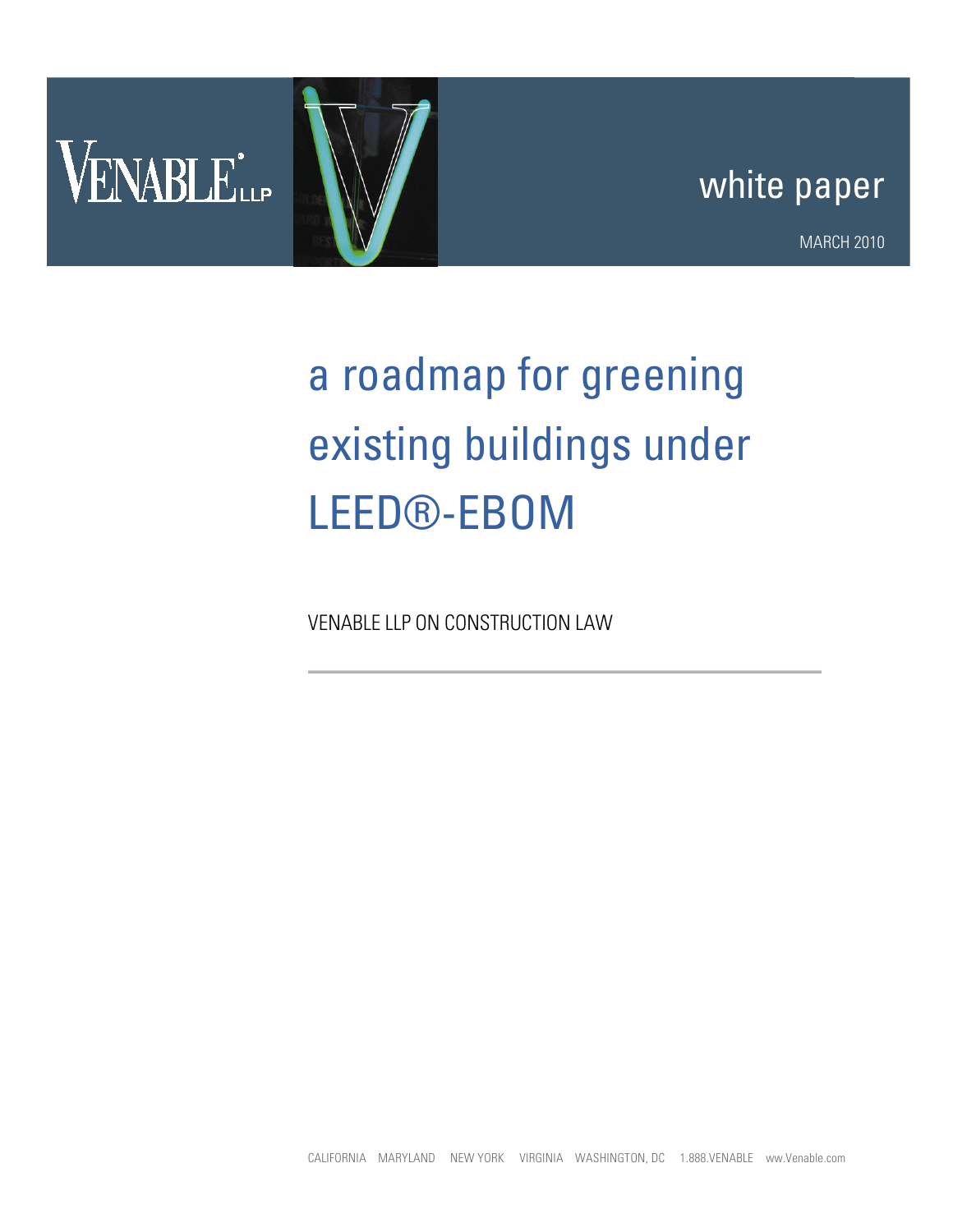# VENABLE<sup>\*</sup>

## white paper

#### AUTHORS

Len Goodman Partner Green Businesses 202.344.4469

### a roadmap for greening existing buildings under LEED®-EBOM

VENABLE LLP ON CONSTRUCTION LAW

#### **Introduction**

If you own, invest in or manage real estate, thinking "green"—as in environmentally conscious—is no longer optional. A combination of factors favoring green buildings is likely to render conventional buildings noncompetitive in the near future.

Green building certification in the United States is dominated by the United States Green Building Council ("USGBC") and its Leadership in Energy and Environmental Design ("LEED®") rating systems. As of November 2009, USGBC reports a pipeline of more than 25,000 commercial projects registered for LEED® certification and over 3,800 commercial projects already certified.

This article will focus on the fastest growing of all LEED® rating systems since 2007—the LEED® Green Building Rating System for Existing Buildings: Operations and Maintenance, or LEED®-EBOM. It will briefly describe its requirements and some of the reasons for its dramatic growth. It will then offer several practical suggestions for managing the LEED®-EBOM process and the expectations of those participating in the effort.

#### The LEED®-EBOM Rating System

LEED®-EBOM is a set of performance standards for certifying the operations, improvement and maintenance of existing commercial, institutional and high-rise residential buildings of all sizes, both public and private. Its goal is to maximize a building's operational efficiency and the health and comfort of its occupants while minimizing the building's adverse environmental impacts.

Like the LEED® rating system for New Construction and Major Renovations ("LEED®-NC"), LEED®-EBOM includes prerequisites and credits—with points assigned to credits—in five environmental categories: Sustainable Sites, Water Efficiency, Energy & Atmosphere, Materials & Resources and Indoor Environmental Quality. A sixth category, Innovation in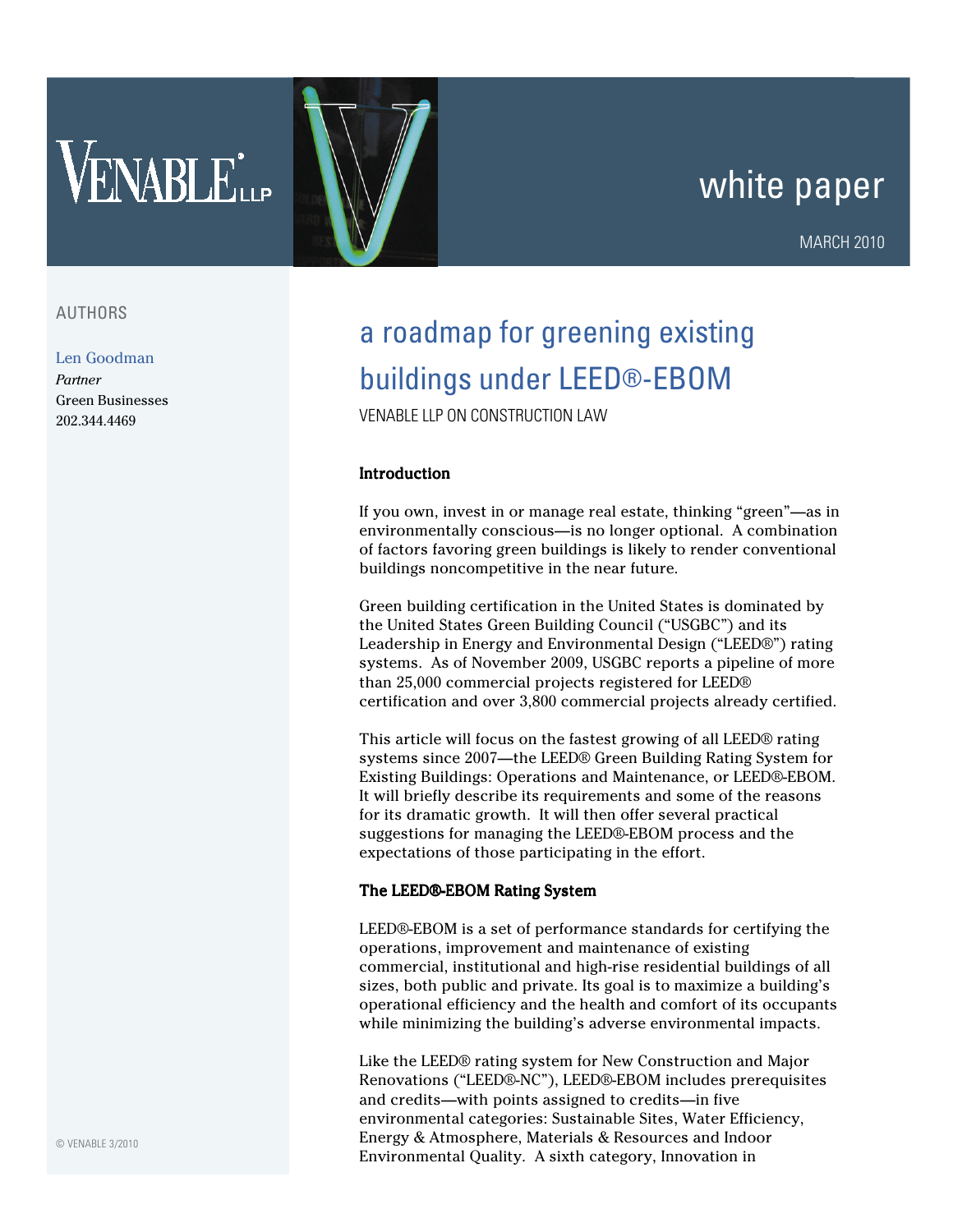Operations, awards points for exceptional performance or novel approaches. More specifically, LEED®-EBOM addresses water and energy use, site maintenance programs, environmentally preferred products and practices for cleaning and alterations, sustainable purchasing polices, waste stream management, and ongoing indoor environmental quality. If a building will be more than half vacant during a renovation, the USGBC considers it new construction and LEED®-NC will apply.

For purposes LEED®-EBOM certification a building's operations performance is measured over a "Performance Period." The Performance Period must be a minimum of 3 months for all prerequisites and credits except Energy and Atmosphere Prerequisite 2 and Credit 1, whose minimum durations are 1 year. The performance period for any prerequisite or credit may be extended to a maximum of 24 months preceding certification application. The Performance Period should not be commenced until the upgrades, policies and training and education of staff, vendors and tenants necessary to satisfy the prerequisites and intended credits have been completed and fully implemented.

After completion of the Performance Period, the USGBC determines at what level to certify a building based upon information collected by the project team. Increased green performance—the greater the number of points earned—results in a higher rating. Projects may be certified as LEED®-EBOM Certified for earning 40-49 points, Silver for earning 50-59 points, Gold for earning 60-79 points, and Platinum for earning 80 points.

#### The Business Case for LEED®-EBOM

Energy is the single largest and most manageable operating expense in the provision of office space comprising 30% of the operating expenses in a typical office building. Yet, most buildings suffer from control, equipment, sensor and other problems that reduce performance and significantly increase energy costs. A primary goal of LEED®-EBOM is to reverse the financial and environmental consequences of underperforming energy systems through retrocommissioning. The process of testing an existing building's systems for conformance with current operating requirements and needs and making any necessary repairs or changes, retrocommissioning has been shown to yield cost-effective savings of between 5 and 20% with a typical payback of 2 years or less. Thorne, J. and Nadel, S., Retrocommissioning: Program Strategies to Capture Energy Savings in Existing Buildings, Washington: American Council for an Energy-Efficient Economy Report No. A035 (2003). More recently, a study by CB Richard Ellis found that depending on the level of improvement energy usage savings on improved buildings relative to unimproved ones at least exceed 10% and could be well over 50%. CB Richard Ellis/EMEA Research, Who Pays for Green: The Economics of Sustainable Buildings (2009).

According to Great Britain's Royal Institute of Chartered Surveyors ("RICS") opportunities are often missed to improve the sustainable performance of existing buildings because the cost of such work is wrongly perceived to outweigh the cost saving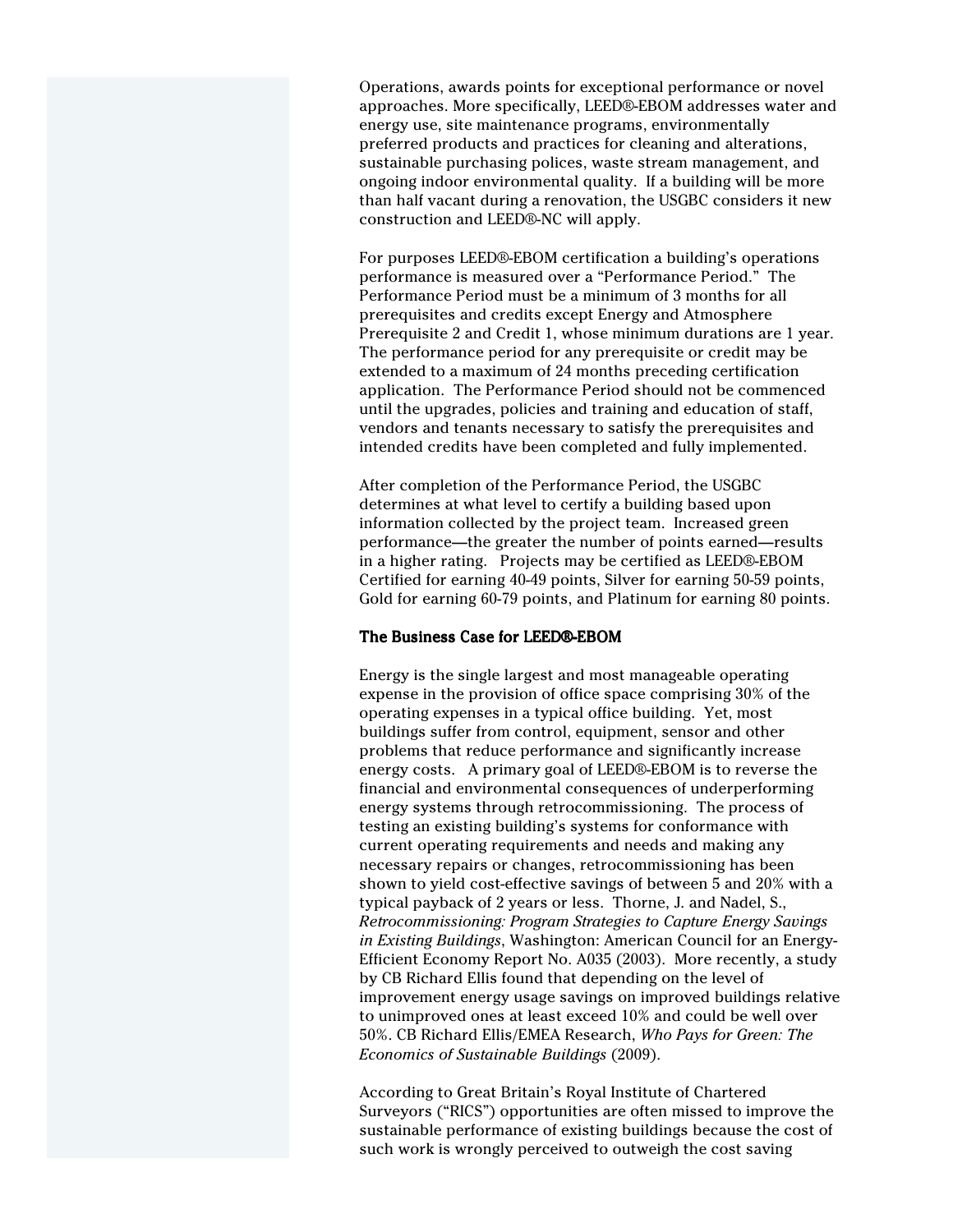benefits. Royal Institute of Chartered Surveyors, Transforming Existing Buildings: The Green Challenge (March 2007). This misperception about a "green premium" may be especially true today "since construction of new commercial buildings has slowed significantly in 2008 and 2009, general and specialty contractors are likely to be more eager for work, and prices for building upgrades should come down." "Construction Costs Post Rare Quarterly Decline," Engineering News-Record, June 29, 2009:  $21 + (www.enr.com)$ .

The growing demand among public and private users for space in green buildings further supports consideration of LEED® EBOM certification. The Federal government and jurisdictions across the country are increasingly mandating that public and private building stock meet green standards, especially LEED®. The private demand for green buildings has accelerated as well because saving energy and lowering greenhouse gas emissions have become civic virtues. Shareholders, employees and customers increasingly expect their corporations, employers, landlords, retailers and hotels to share their sustainability values. One recent study has concluded that less efficient conventional buildings are likely in the years ahead to have their market value discounted as a result of lower rents and higher vacancies "as tenants increasingly migrate to more modern, green buildings." Nelson, Andrew, How Green a Recession?—Sustainability Prospects in The U.S. Real Estate Industry, San Francisco: RREEF Research, Paper No. 70, February 2009, p.8.

A green building tipping point may already be at hand. A study of 10,000 buildings released in 2009 found that buildings with a "green rating" commanded rental rates roughly 3% higher per square foot than otherwise identical buildings—controlling for the quality and the specific location of office buildings. Premiums in effective rents were found to be even higher—above 6%. Selling prices of green buildings also were higher by about 16%. Eichholtz, Piet, Kok, Nils, & Quigley, John M., Doing Well By Doing Good? Green Office Buildings, UC Berkeley: Center for the Study of Energy Markets (2009).

In short, investments in energy efficiency and other sustainable practices that may be necessary to achieve LEED® EBOM certification appear to offer real value, if not competitive survival, to the owners (and tenants) of many existing buildings especially if energy prices continue to rise and more green building stock comes online. The suggestions that follow outline a process for managing the initial stages of the LEED® EBOM effort, identify several of the decisions and challenges that will be faced along the way and, ideally, will enhance the likelihood of securing a certification level on time and within budget that is consistent with the owner's needs and objectives.

#### Build a Diverse Project Team

A project team should be assembled at the outset of any effort to green an existing building that includes representatives of all potentially affected departments assisted by an experienced LEED®-EBOM consultant. This may include facilities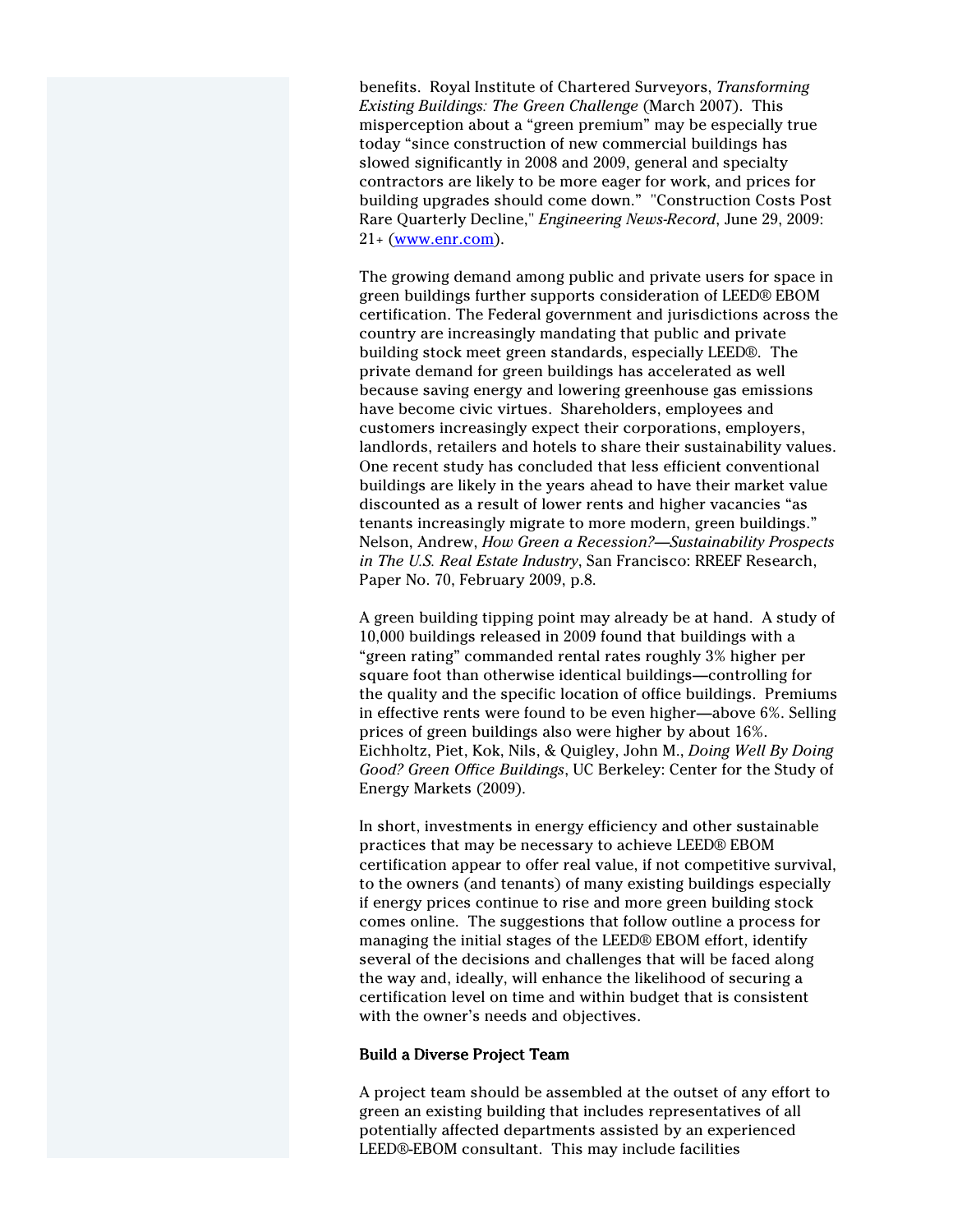management, engineering, maintenance and cleaning, purchasing, leasing and legal. A diverse project team leverages the breadth of institutional perspectives and skill sets, facilitates communication and integration, permits responsibilities to be divided into manageable pieces and enhances the likelihood of company and building-wide buy-in. "Green," however, should not characterize the experience level of your LEED®-EBOM consultant. Knowledge obtained and practices developed on prior projects will facilitate a resolution of the many technical issues raised by the interplay among LEED®-EBOM credits and the evaluation of the competing costs and benefits among the numerous potential actions for enhancing a building's energy use and sustainability. Use of inhouse personnel also should reduce the cost of outside consultants, in areas such as information collection, and thereby increase consultant time on technical issues. It is also recommended that the in-house team be led by a member with a history at the company and credibility with those who will decide whether, and to what extent, certification will be pursued.

#### Have a Clear Understanding of Your Particular Green Objectives and Budget

A "green" building can mean many things: increasing energy efficiency, improving indoor air quality, using sustainable materials, or lessening one's carbon footprint. The reasons for greening an existing building likewise may be varied: lowering energy consumption; developing a green real estate product that is marketable to existing and prospective tenants or satisfies the sustainability demands of shareholders, customers or employees; creating a model for greening all of the buildings in an owner's portfolio; enhancing an asset's market value by reducing its operating costs; minimizing a property's carbon footprint; reducing the demand on non-renewable resources; or any combination of the above.

Likewise, a goal (or promise) to achieve a particular LEED®-EBOM rating does not automatically translate into a renovated building that meets an owner's particular green vision. Beyond LEED®- EBOM's prerequisites, the USGBC does not dictate either which credits or the precise number of points a project must obtain to achieve a desired certification level. The selection of the credits and points to target, therefore, must depend upon the particular goals and motivations driving the pursuit of LEED®-EBOM certification in the first place and be consistent with budgetary constraints. It is essential at the outset of a project to establish, and communicate, a clear set of goals and objectives that work for the organization and have a reasonable chance of being attainable.

#### Perform a Building Audit and Gap Analysis

The first step in any LEED®-EBOM effort is to audit a building's current energy performance and operations by collecting the myriad of information required to demonstrate compliance with the rating system's prerequisites and credits. This documentation may be dispersed among internal and external sources depending on whether facilities management is handled in-house or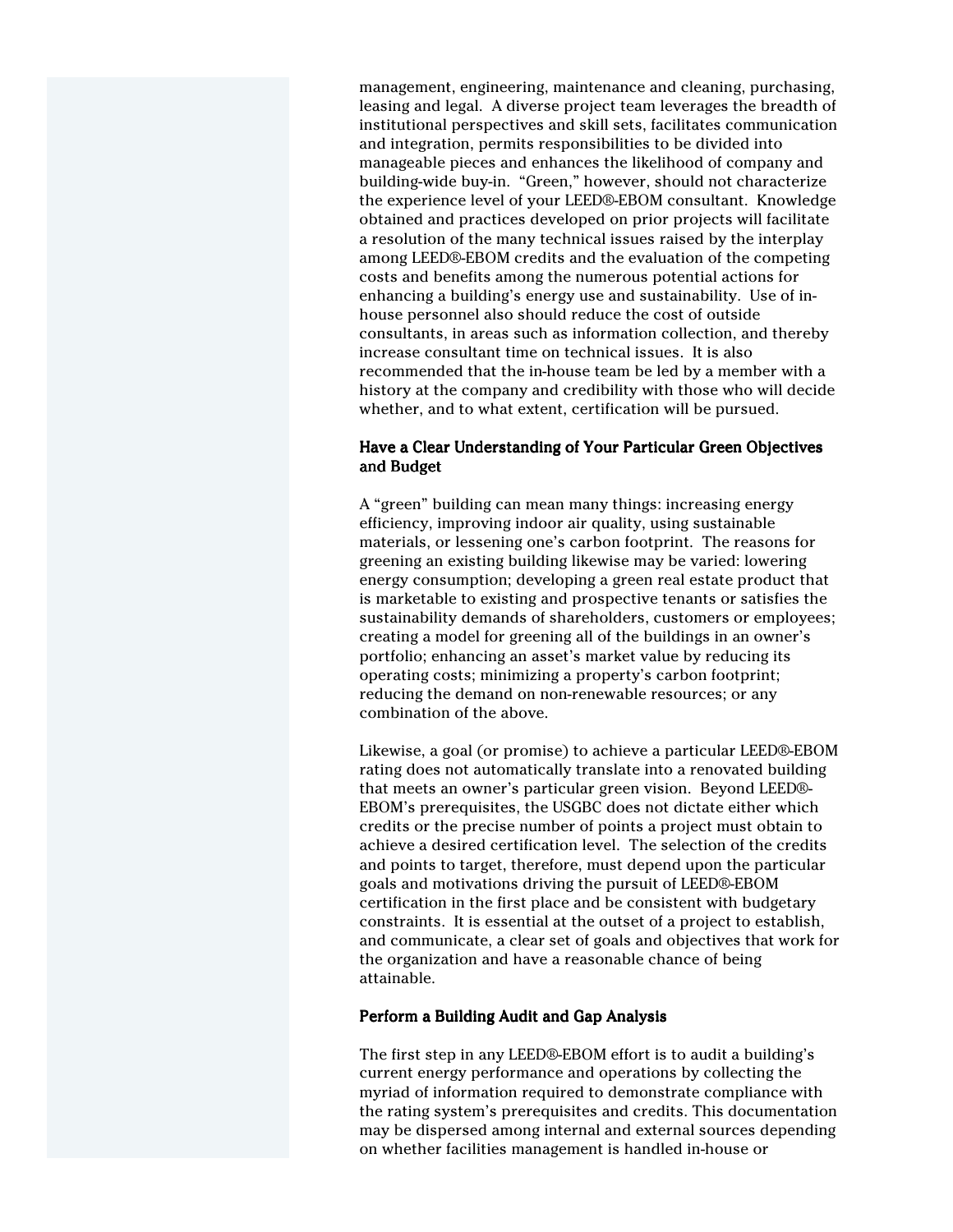outsourced, and whether the building is single or multi-tenanted. The added challenge of auditing and pursuing LEED®-EBOM certification in multi-tenanted buildings is discussed below. Information to be collected includes utility bills, water bills, trash removal bills, tenant improvement and preventative maintenance policies and specifications, and landscaping and cleaning products and practices. The building audit will reveal the "gap" between current operations and the requirements for certification that will allow the project team to assess the feasibility vel non of certification, to weigh in on the credits that are, and are not, achievable and over what time frame given the owner's objectives and budget.

Most significantly, the gap analysis will reveal to what extent three of LEED®-EBOM's prerequisites, in particular—Water Efficiency Prerequisite 1 (WEp1), Energy & Atmosphere Prerequisite 2 (EAp2), and Indoor Environmental Quality (EQp1)—are being met. Four of the other prerequisites require writing and adopting policies which should not be difficult for most organizations.

#### Be Prepared to Pursue LEED®-EBOM Certification Incrementally Beginning with Retrocommissioning

While Class A buildings constructed in the last 15-20 years are likely to be designed to operate at the performance levels required by WEp1, EAp2 and EQp1, commencement of the Performance Period may need to be put off for older or more modest buildings while the funding for retrofits necessary to satisfy these prerequisites, or cooperation from tenants, is secured. However, LEED®-EBOM should not be viewed as a one time, "up or down" proposition, but rather as a suite of initiatives and tools to increase a building's energy efficiency and sustainable operations over time.

As one of LEED®-EBOM's key tools, the retrocommissioning process required to earn Energy & Atmosphere credits 2.1 and 2.2 will typically reveal many no-cost/low-cost measures which, apart from satisfying a number of credits, can be adopted to improve energy efficiency, enhance the sustainability of operations and garner energy savings that can be used to finance other improvements. So long as the retrocommissioning is completed within 5 years of the application for certification, projects will not have to repeat the process during the Performance Period to comply with EAc2.1. By pursuing an incremental approach some owner sustainability objectives can be fulfilled even before formal certification is pursued. Moreover, the education, training and experience of staff, tenants and vendors that already has taken place will enhance the likelihood of successfully meeting LEED®- EBOM requirements once the Performance Period commences. One major property manager, Jones Lang LaSalle, has summarized this incremental approach to improving a building's sustainability as follows: (1) Do what you can for free; (2) Consider low cost, quick payoff improvements; and (3) Budget for longer term, big payoff strategies.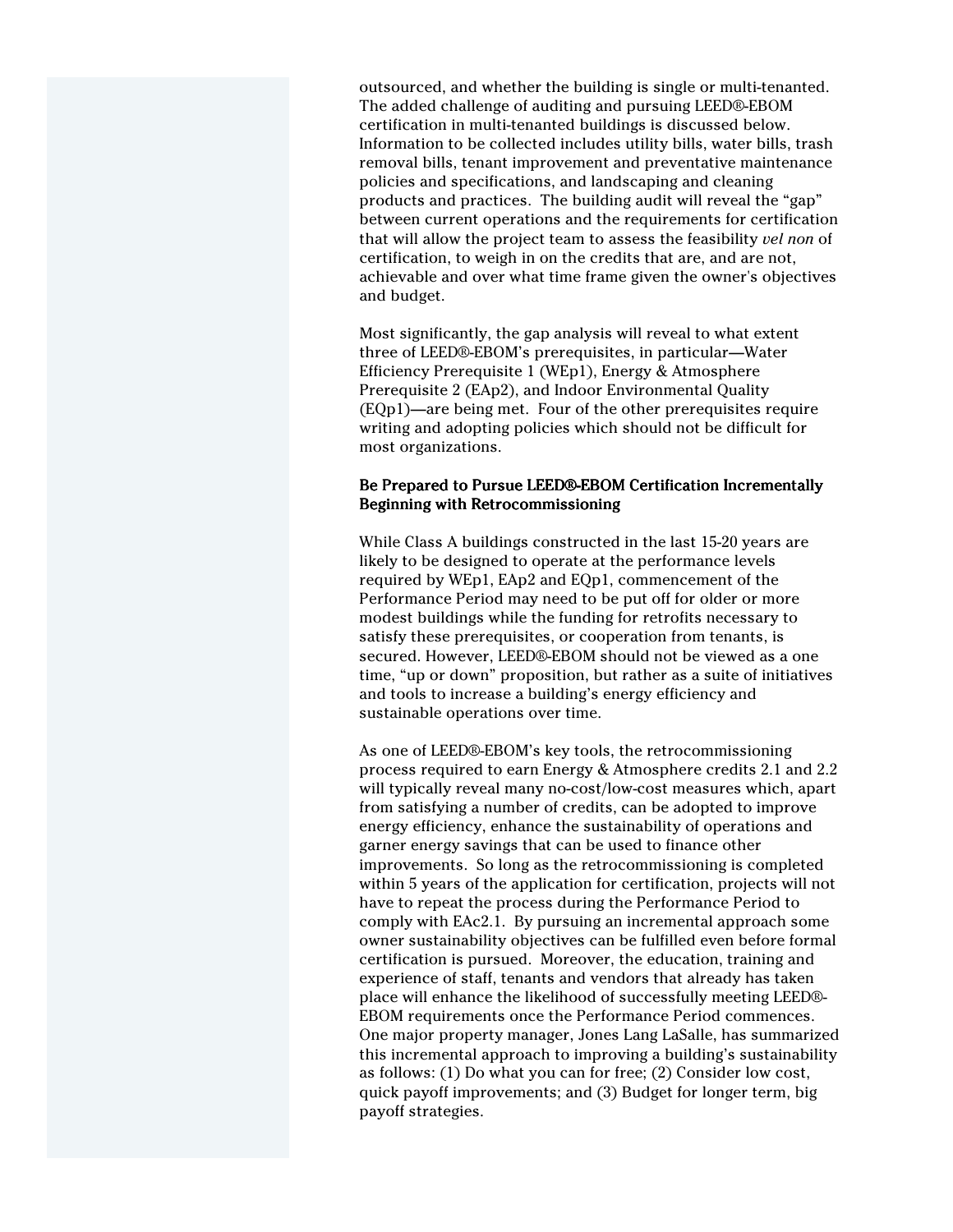#### The Ability to Pay for Major Retrofits with Energy Savings Should Improve with the Growth of PACE Programs

Financing the upgrades necessary to achieve higher performing buildings and LEED®-EBOM certification remains the biggest challenge to greening existing buildings. Incentives, in the form of tax credits, tax deductions and rebates, offered by Federal, state, and local governments and utilities continue to expand, however, and should be investigated. For example, the federal tax deduction of \$1.80 per square foot for energy efficiency retrofits that achieve 50% savings against a referenced standard (ASHRAE 90.1-2001), or \$0.60 per square foot for measures affecting a building's heating and cooling, building envelope and lighting systems has been extended until 2013. A compendium of incentive programs can be found at the Database of State Incentives, www.dsireusa.org. Another approach to financing energy improvements has been to enter into a shared savings contract (ESC) with an energy service company. The EPA's introduction to energy performance contracting can be found at http://www.energystar.gov/ia/partners/spp\_res/Introduction\_to\_P erformance\_Contracting.pdf. ESCs are complex arrangements, however, and consultation with your attorney is recommended.

A breakthrough in substantially reducing the upfront cost of energy retrofits emerged in California in 2008 with the advent of Property Assessed Clean Energy (PACE) bonds. PACE bonds are debt instruments issued by a municipality or development district and backed by property tax liens on buildings whose owners take PACE loans from a bond pool. PACE bonds enable property owners to repay the cost of energy improvements over twenty years through an increase in a building's annual property taxes of one-twentieth of the loan amount plus interest. PACE bonds are attractive to investors because they are backed by property taxes—which have very low default rates—and, in contract to traditional loans, survive a foreclosure; the new owner who buys the building must immediately bring the tax payments up to date. Since 2008, PACE enabling legislation has been passed in thirteen states and, most recently, in the District of Columbia with legislation pending in two more states. Two more states have existing ability to launch PACE programs. According to PACE Now, an independent coalition of PACE bond supporters, it is estimated that the potential for PACE bonds could exceed \$500 billion.

#### Assess the Impact of Tenant Activities and Green Leases

Because LEED® EBOM applies only to an entire building, tenant practices (and tenant vendors) must be taken into account in determining the feasibility of LEED®-EBOM certification. The more tenants the greater the challenge--especially if tenants are not obligated by existing lease requirements to cooperate in the LEED® EBOM process or to share in the costs and benefits of sustainability initiatives. As one author notes, for example, typical commercial triple net leases do not: (i) contemplate smart metering for water and natural gas; (ii) match a "repair and maintenance" obligation to an environmental standard, but instead require a tenant to use only new materials in initial fit-out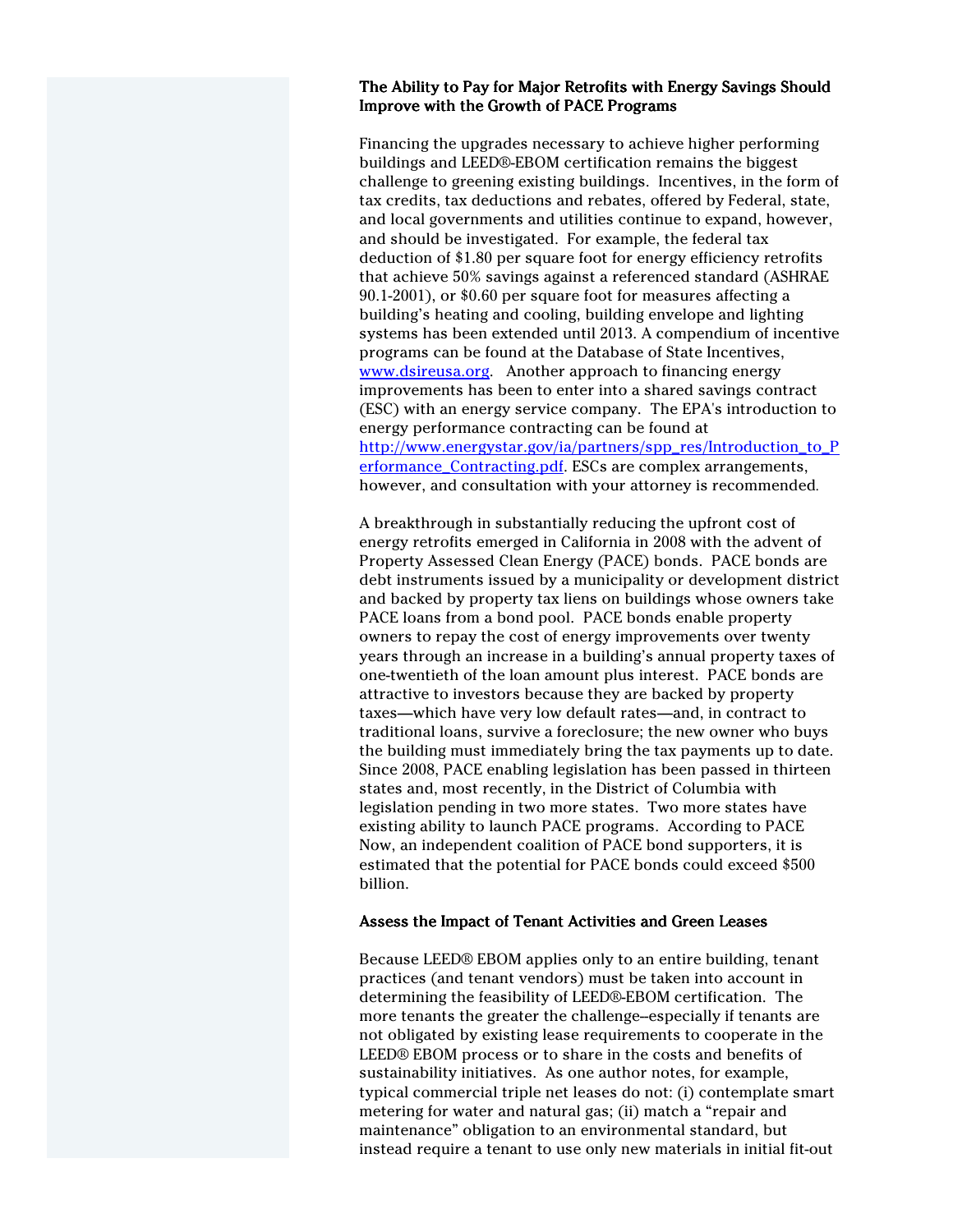or alterations; (iii) speak at all to the types of materials or cleaning products used within a tenant's premises; (iv) allow the capital and operating costs associated with landlord retrofits necessary to achieve LEED® EBOM certification to be an operating cost pass through; (v) allow landlord access to the leased premises for environmental compliance or to determine a breach of environmental objectives; or (vi) allow the Landlord to purchase "green power" if it costs more and pass the costs on to the tenant. S. Michael Phillips, "Green Leases and Green Buildings," Probate and Property, American Bar Association, Chicago: Vol. 22, No. 6 (November/December 2008).

A "green lease" works to ensure that tenants and landlords are required to adopt environmentally friendly practices by seeking, for example, to remove disincentives in a commercial lease to reduced energy, water and raw material consumption, increased recycling, and the use of sustainable materials in tenant improvements. Nevertheless, absent a green lease, tenant self interest could drive cooperation between a landlord and its tenant in pursuing LEED® EBOM certification. Over and above the reduced energy costs that greening an existing building may yield a tenant, according to the studies referenced above and others like them, green buildings are associated with significant, positive impacts on tenant companies' ability to attract and retain talent, on corporate bottom lines and sustainability goals, and on brand image to customers, investors and community.

#### Do Not Rely on Standard Industry Contracts When Engaging Designers and Contractors for Retrofit Projects

A successful green project requires specialized knowledge and a design and construction team with prior green experience capable of working together collaboratively. With one exception, however, none of the major industry organizations have added specific agreements for the design or construction of green buildings or renovations to their current library of contract forms. Although the American Institute of Architects created Form B214 as an addendum to its standard Owner-Architect Agreement, the form only scratches the surface of the architect's role and its ramifications and in no way addresses the responsibilities of contractors, subcontractors, or suppliers. Therefore, owners either must develop proprietary forms of agreement or significantly modify the standard industry forms to properly address and allocate the many unique elements of scope and risk associated with green projects.

#### Purchase Property Insurance that Covers Losses Associated with Green Buildings Green Buildings

Traditional insurance products may fall short of providing adequate coverage for the combination of requirements and specialized materials and systems used in green buildings. In a June, 2008 survey, "The Green Built Environment in the United States: The State of the Insurance Marketplace," global insurance broker Marsh identified several property insurers that have already introduced green endorsements to their standard property forms or specific insurance policies for LEED® certified